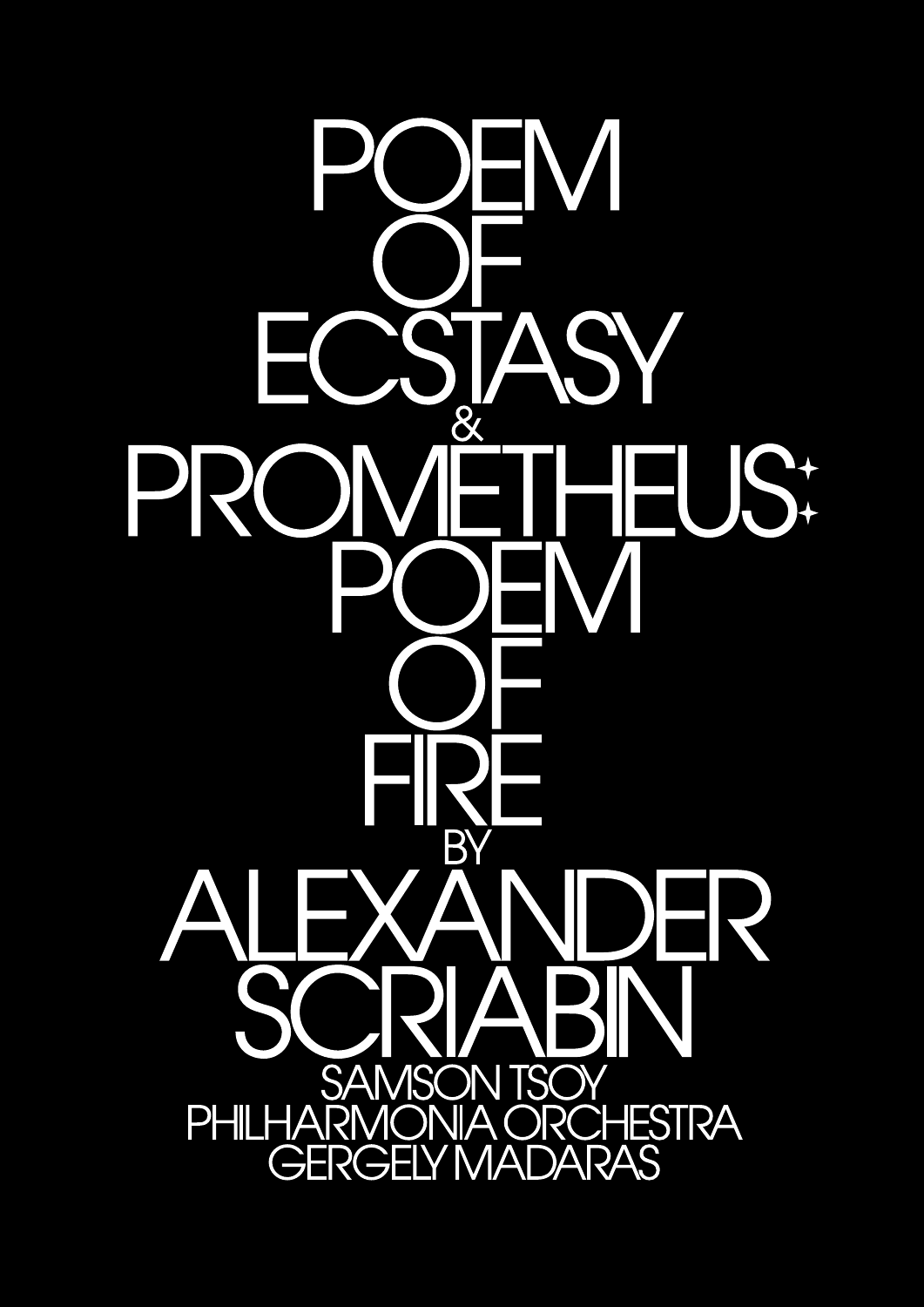#### **SATURDAY 4 JUNE at 7.30PM**

#### **Poem of Ecstasy, Op. 54 (1905-1908)** For large orchestra

#### **Prometheus: Poem of Fire, Op. 60 (1908-1910)**

For large orchestra and piano with organ and colour

#### **by Alexander Scriabin**

Samson Tsoy — Piano Gergely Madaras — Conductor Philharmonia Orchestra

*The world changed. I walked out of the fire into a different world—* —Louise Glück

*He was hot and cold. He was all things.* —Bruce Chatwin

*I AM!*

—Alexander Scriabin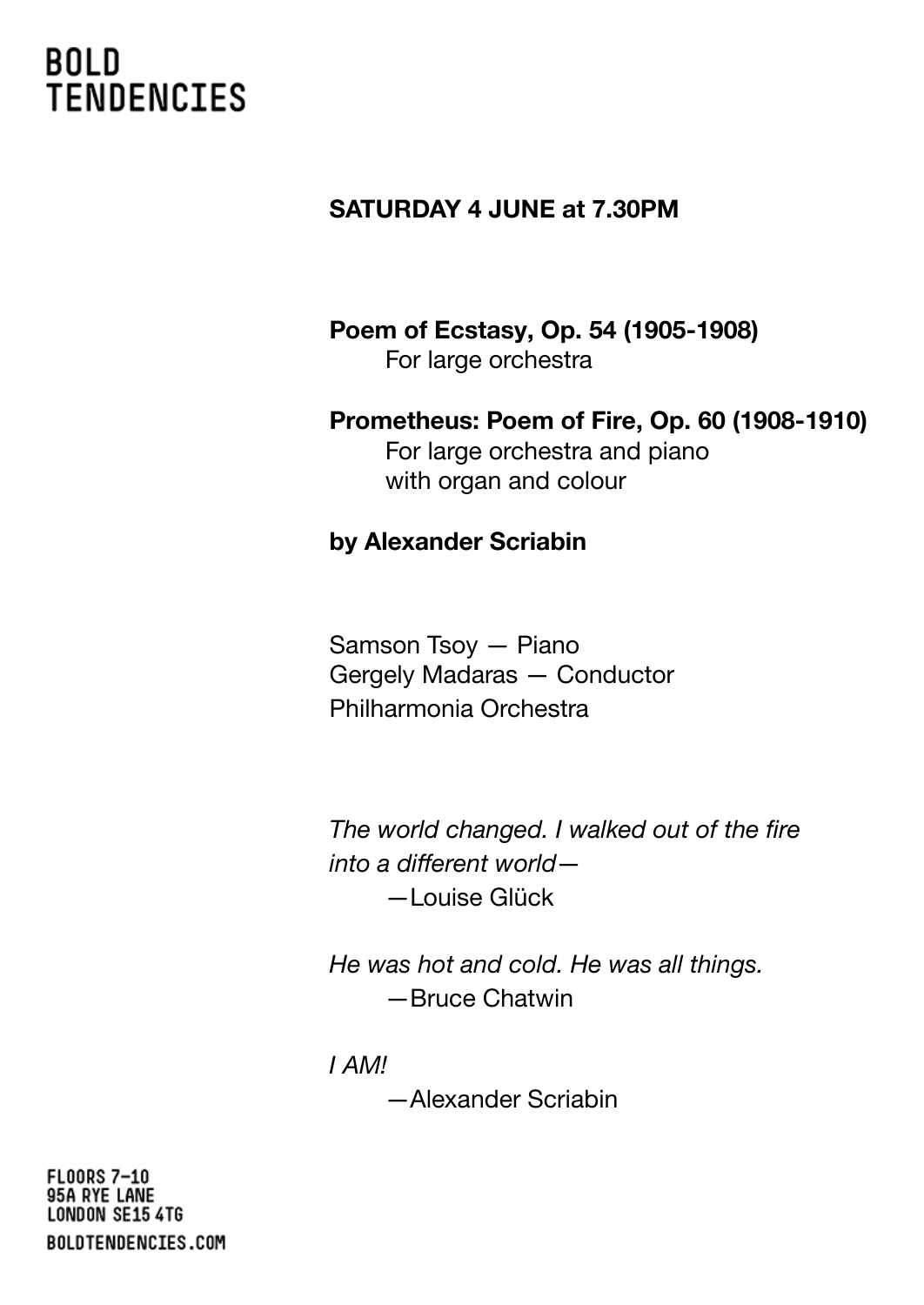In 2022 Bold Tendencies speculates on the future of love, care and intimacy and asks what love looks and feels like now. Try as we might, love remains an elusive and contradictory muse. Home of the naïve, the desperate, and the hopelessly romantic, it is both a source of limitless pleasure and the heavy burden of its tragedy. Love can arrest us, precipitate disaster and solicit untold ecstasy. It can ignite revolutions, overcome grief and melancholy, and allow us to express our most intimate desires. With love all is to play for.

The 2022 Live Programme begins this evening with two one-movement symphonies by visionary composer, innovator and free thinker Alexander Scriabin (1872-1915).

**'Poem of Ecstasy'** took Scriabin nearly three years to perfect. In rhythm and mood it is at times languorous - twisting and turning at other times dramatically fearful, building and increasing, slowing so as to speed ahead, softening in order to harden, all overseen by evocative, unconventional expression markings in the score — 'perfumed', 'with a feeling of growing intoxication', 'with a sensual pleasure becoming more and more ecstatic', 'almost in delirium'. Henry Miller wrote of the music having "that faroff cosmic itch" and we share in its extended waves of unresolved yearning and tensions until the final conclusion, when the full power of the orchestra overwhelms and releases spirit and flesh, followed by a brief moment of weariness.

**'Poem of Fire'** is dedicated to Prometheus, the rebel god of fire, creator of the mortal world and champion of humankind technology, knowledge, civilization... Scriabin saw in the fire of Prometheus the symbol of human consciousness and creative energy. The mystical rhythms of 'Poem of Fire' suggest the presence of the human emerging from primordial formlessness, dancing to the rhythms of the cosmos — an unfolding drama of enlightenment.

Scriabin had daring, ahead-of-his-time ideas about the visual presentation of 'Poem of Fire' and imagined the performance space bathed in a vast interplay of coloured lights together with the strikingly original, supercharged sound world of his music. He also invented a *tastiera per luce* (keyboard for light) specifically for the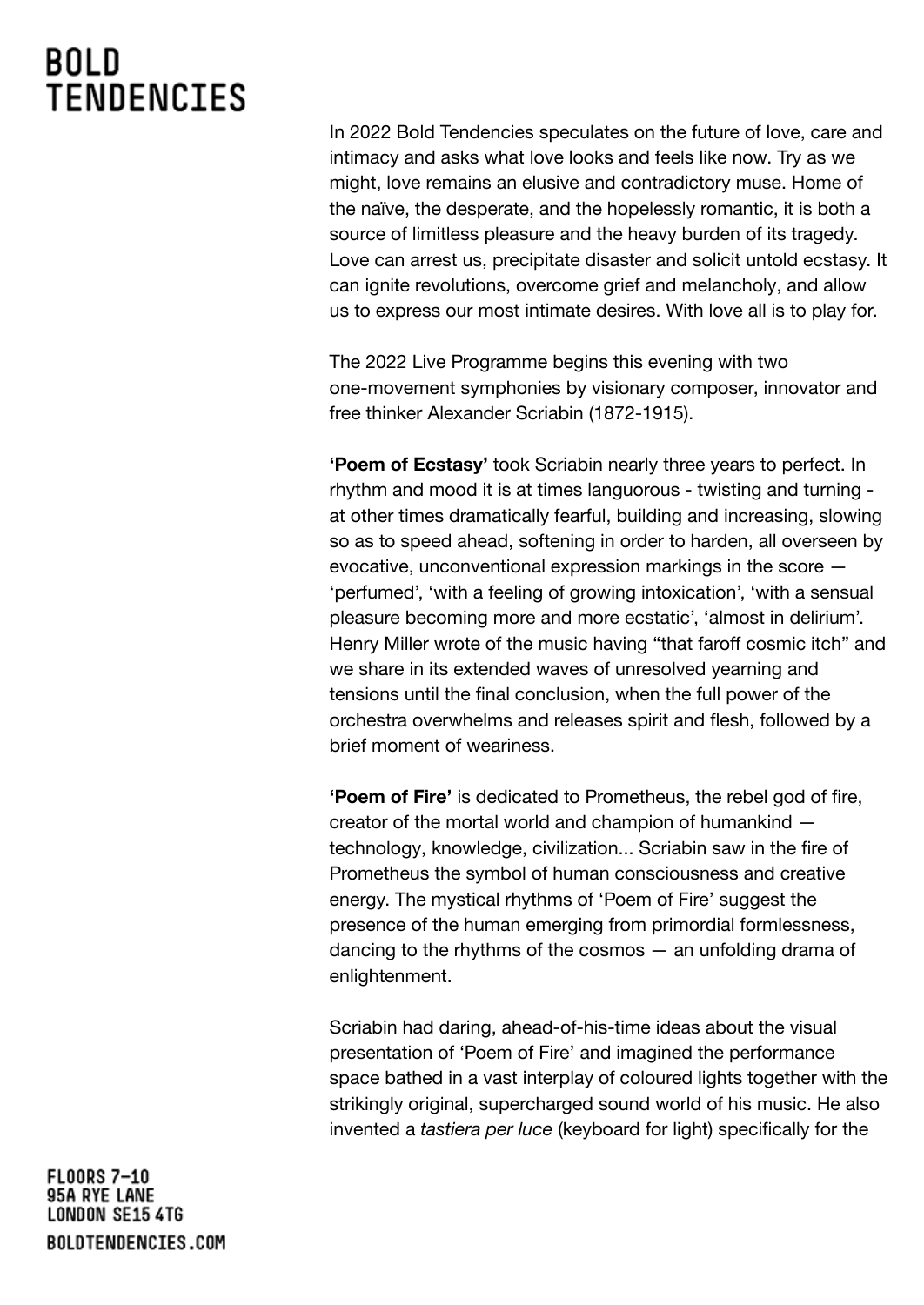piece: every note pressed on the keyboard emitted a different colour of light. We have followed Scribain's own notes describing the colours that he associated with different key signatures to create his mystical vision of colour-hearing. In accordance with Scribain's scheme, the long, wide concrete spaces of the car park are illuminated intense red, yellow, green, sky blue, pearly blue, flesh (glint of steel) and rose, analogous - in the composer's eyes, mind and ears - to human will, joy, matter, dreams, contemplation, creativity, humanity and passion.

The award-winning **[Bold Tendencies Live Programme](https://boldtendencies.com/events-tickets/)** takes place in the site's unique covered spaces, deliberately preserving 42,000 sq ft of raw concrete floors and ceilings with open, panoramic London views. The programme facilitates new work and performance opportunities for world-class artists, as well as identifying and supporting new generations of talent.

**We need your help!** Every year we fundraise to keep our programme thriving and to keep tickets affordable. This means ticket sales only cover about 5% of our costs. Every donation, however big or small, has a major impact and helps us to do more and better. [Consider a donation](https://www.paypal.com/donate/?hosted_button_id=SA6826UCVJNWC) or [Purchase our Limited](https://boldtendencies.bigcartel.com/) Edition [Merch](https://boldtendencies.bigcartel.com/).

#### **[2022 Visual Arts Commissions](https://boldtendencies.com/programme/)**

Martin Creed, Rhea Dillon, Nan Goldin, Paloma Proudfoot, Dominique White, Gray Wielebinski.

#### **Permanent Works**

Adel Abdessemed, Sophie Collins & Sam Riviere, Derek Jarman Garden, Rene Matić. Siân Lyn Hutchings, Richard Wentworth, Simon Whybray.

#### **Architecture**

Frank's Cafe and Straw Auditorium by Practice Architecture. Peckham Observatory and Concert Wall by Cooke Fawcett Architects.

Remastering of the Covered Spaces by Feilden Fowles.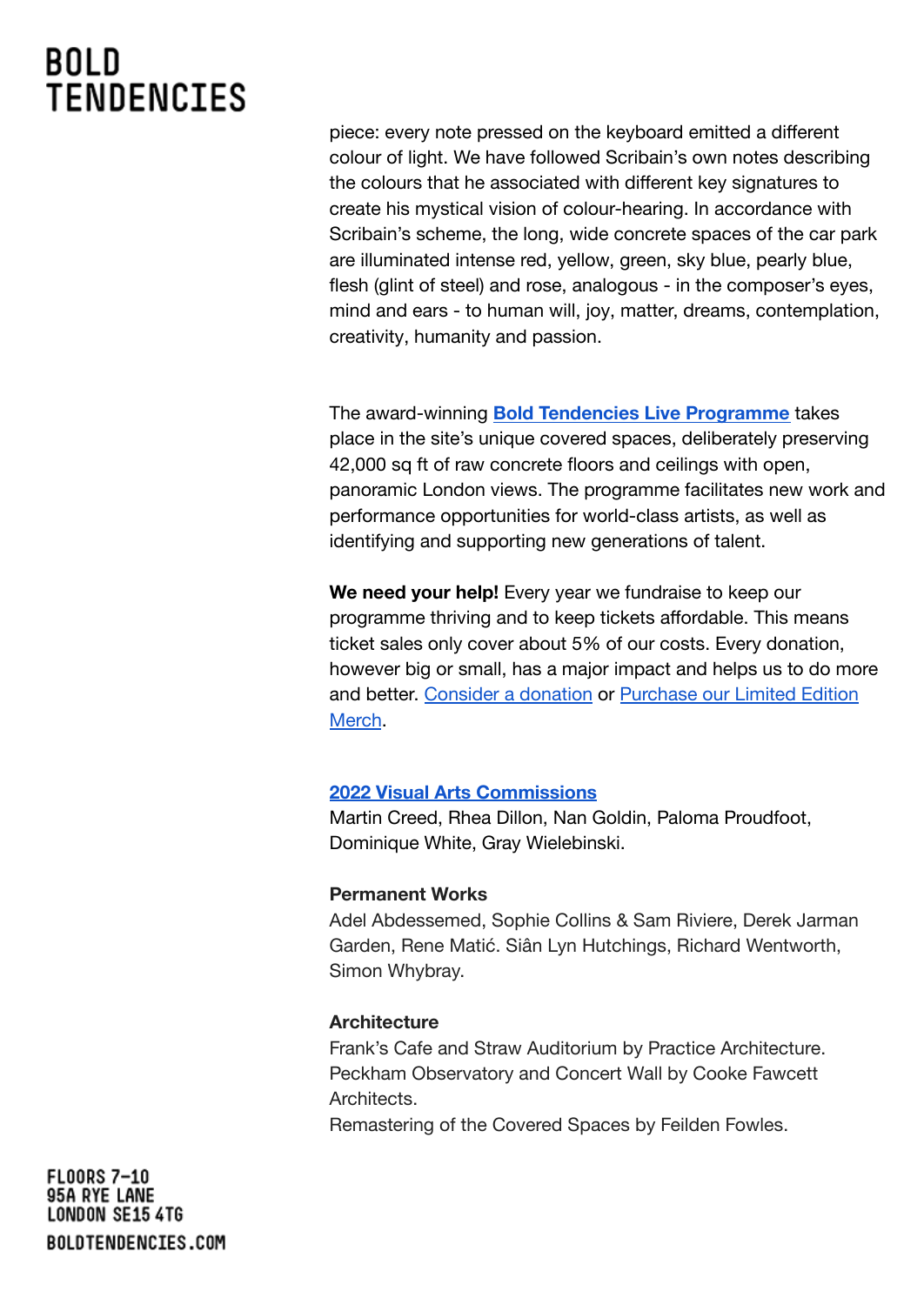#### **Philharmonia Orchestra**

#### **1st Violin**

Eugene Lee Millie Ashton Soong Choo Eunsley Park Julia Liang Peter Fisher Andrea Montalbano Diana Galvydyte Alberto Vidal Maria-Fiore Mazzarini Coco Inman Jeff Moore

#### **2nd Violin**

Emily Davis Gideon Robinson Nuno Carapina Julian Milone Susan Hedger James Chen Susan Bowran Alex Afia Emily Holland Sophie Phillips

#### **Viola**

Sylvain Séailles Cheremie Hamilton-Miller Joseph Fisher Linda Kidwell Sara Sheppard Daichi Yoshimura Claire Newton Michael Turner Mariya Sotirova Christine Anderson

#### **Cello**

Richard Birchall Eric Villeminey Yaroslava Trofymchuk Tessa Seymour Raphael Lang Alba Merchant

#### **Bass**

Tim Gibbs Owen Nicolaou Michael Fuller Gareth Sheppard

#### **Flute**

Jagoda Krzeminska-Chalupka Anna Kondrashina Luke Strevens

**Piccolo** Sofia Castillo Zambrano

#### **Oboe**

Tom Blomfield Imogen Davies Michael O'Donnell

**Cor Anglais** Jennifer Brittlebank

#### **Clarinet**

John Bradbury Jennifer McLaren Charlie Dale-Harris

**Bass Clarinet** Katie Lockhart

#### **Bassoon**

Robin O'Neill Shelly Organ Matthew Kitteringham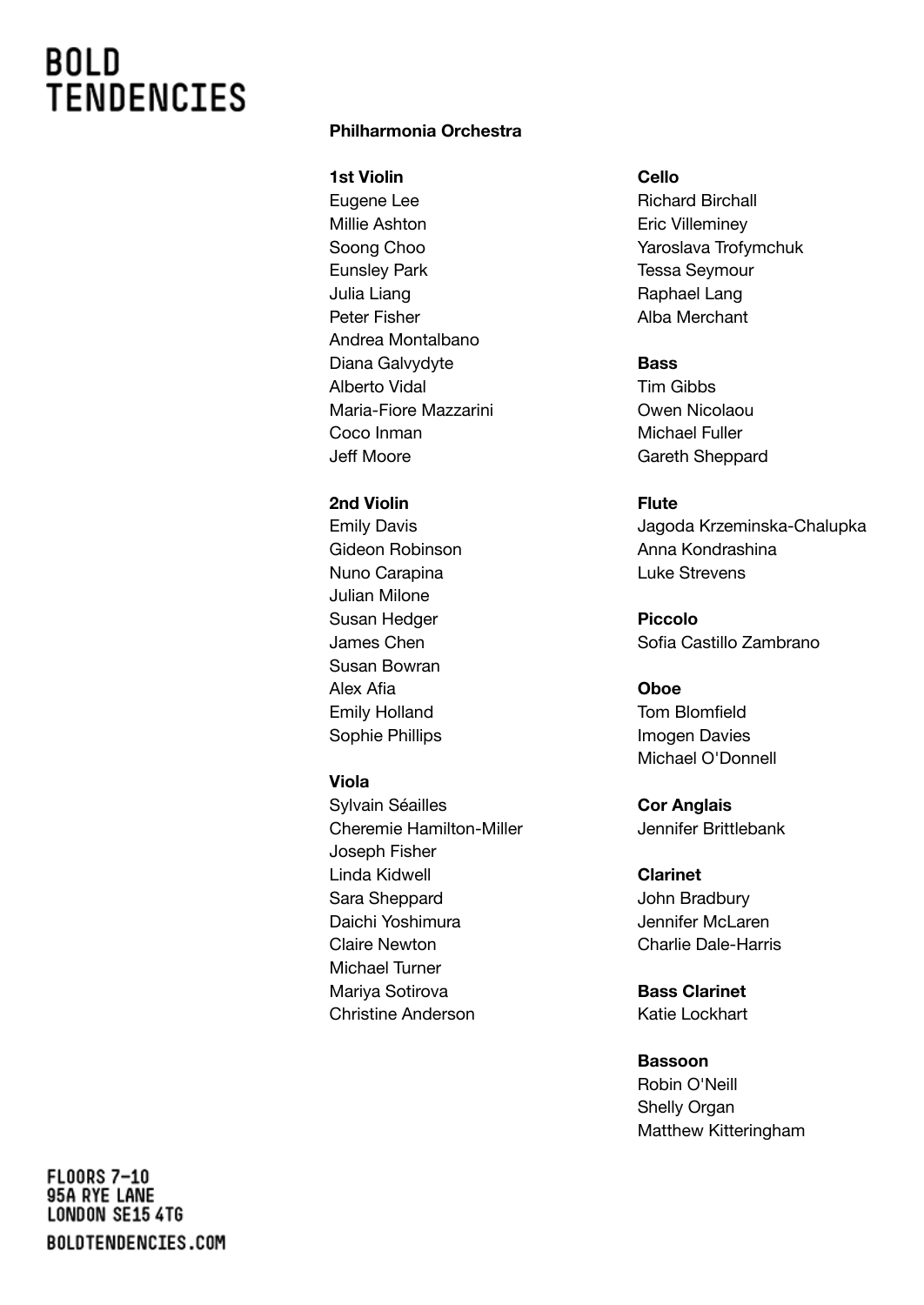#### **Contrabassoon**

Luke Whitehead

#### **Horn**

Diego Incertis Sánchez Annemarie Federle Kira Doherty Zoë Tweed Carsten Williams Alexander Willett Kathryn Saunders Philippa Koushk-Jalali Flora Bain

#### **Trumpet**

Gustav Melander Robin Totterdell Ruth Shaddock Rebecca Crawshaw Rob Johnston Katie Bannister Samuel Lewis

#### **Trombone**

Byron Fulcher Philip White

#### **Philharmonia Administrators**

#### **Concerts**

Ben Larpent Kenneth Chung Stephen Ward Breony Watson Bekah Cork Per Hedberg David Thomas Michael Pattison Toni Abell

**Digital & Marketing** Luca Migliore Veronica Kocovska

**FLOORS 7-10** 95A RYE LANE **LONDON SE15 4TG** BOLDTENDENCIES.COM

#### **Bass Trombone** James Buckle

**Tuba** Peter Smith

**Timpani** Antoine Sigure

#### **Percussion**

Emily Feeney Jonathan Phillips Rachel Gledhill James Bower Harry Lovell-Jones Kiyomi Kikuchi

#### **Harp**

Heidi Krutzen Tomos Xerri

**Celeste** Alison Procter

**Organ** Stephen Disley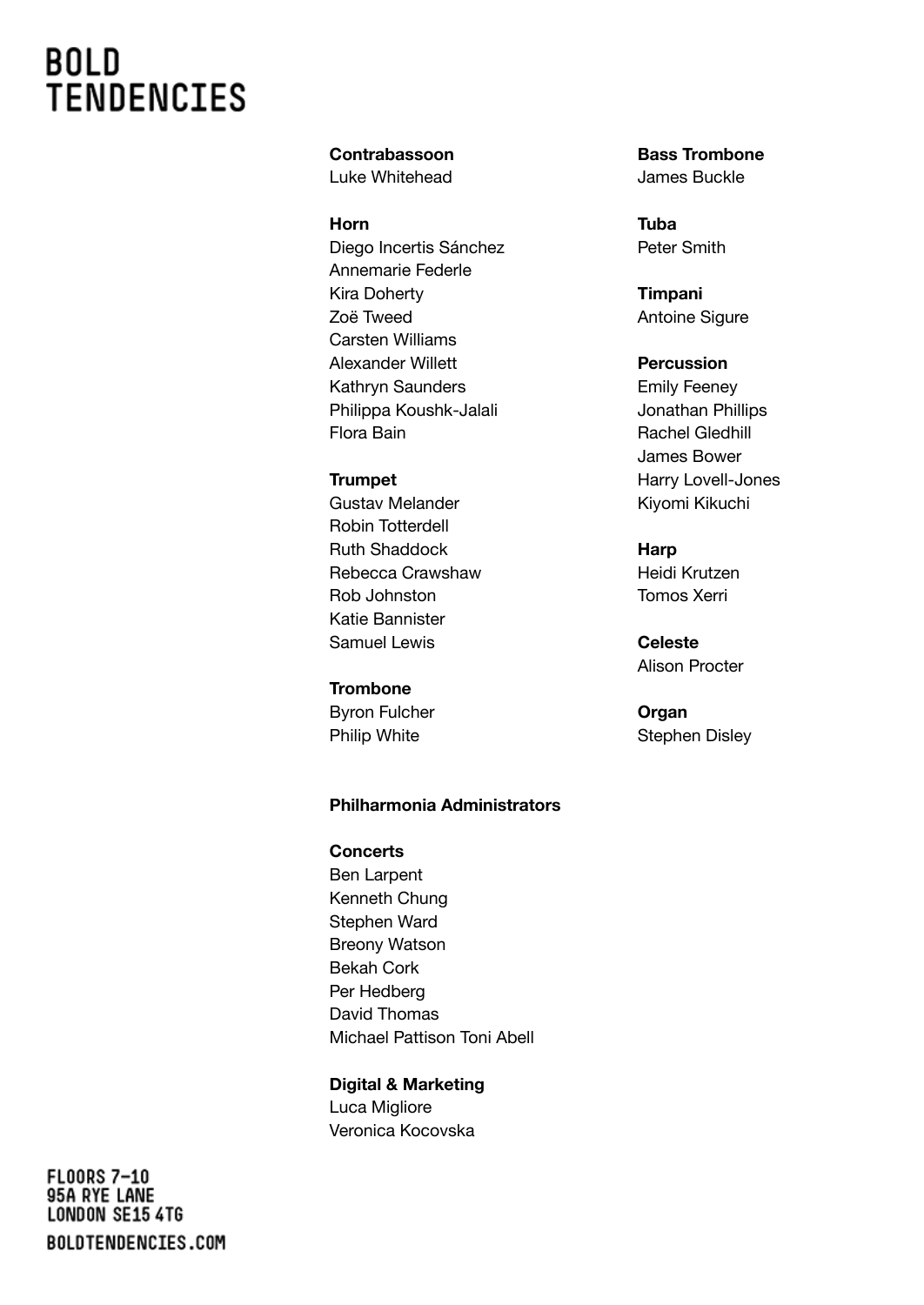Applauded for the originality and intense drama of his interpretations, award-winning pianist **Samson Tsoy** has performed internationally. Active both as a soloist and a collaborative musician he plays in a duo with Pavel Kolesnikov, praised as "inspiration for our dark times" (The Times), and with whom he launched the 'Ragged Music Festival' in London, nominated for a South Bank Sky Award in 2021. Upcoming concerts include Wigmore Hall (12 June) and Grange Park Opera (17 July).

**Gergely Madaras** is Music Director of the Orchestre Philharmonique Royal de Liège. He began studying folk music with the last generation of authentic Hungarian Gipsy and peasant musicians at the age of five. He went on to study flute, violin and composition, graduating from the Liszt Academy in Budapest, and the University of Music and Performing Arts in Vienna. This is his debut performance with the Philharmonia Orchestra.

The **Philharmonia Orchestra** is a world-class orchestra for the 21st century. The Philharmonia is a team of 80 musicians of 16 different nationalities led by Principal Conductor Santtu-Matias Rouvali. With award-winning concert series, a vital community programme across the UK, and pioneering work in virtual reality, the Philharmonia brings orchestral music to a worldwide audience. The orchestra has a rare spirit, energy and optimism and we are delighted to welcome them back to Bold Tendencies for the first of three live events this summer.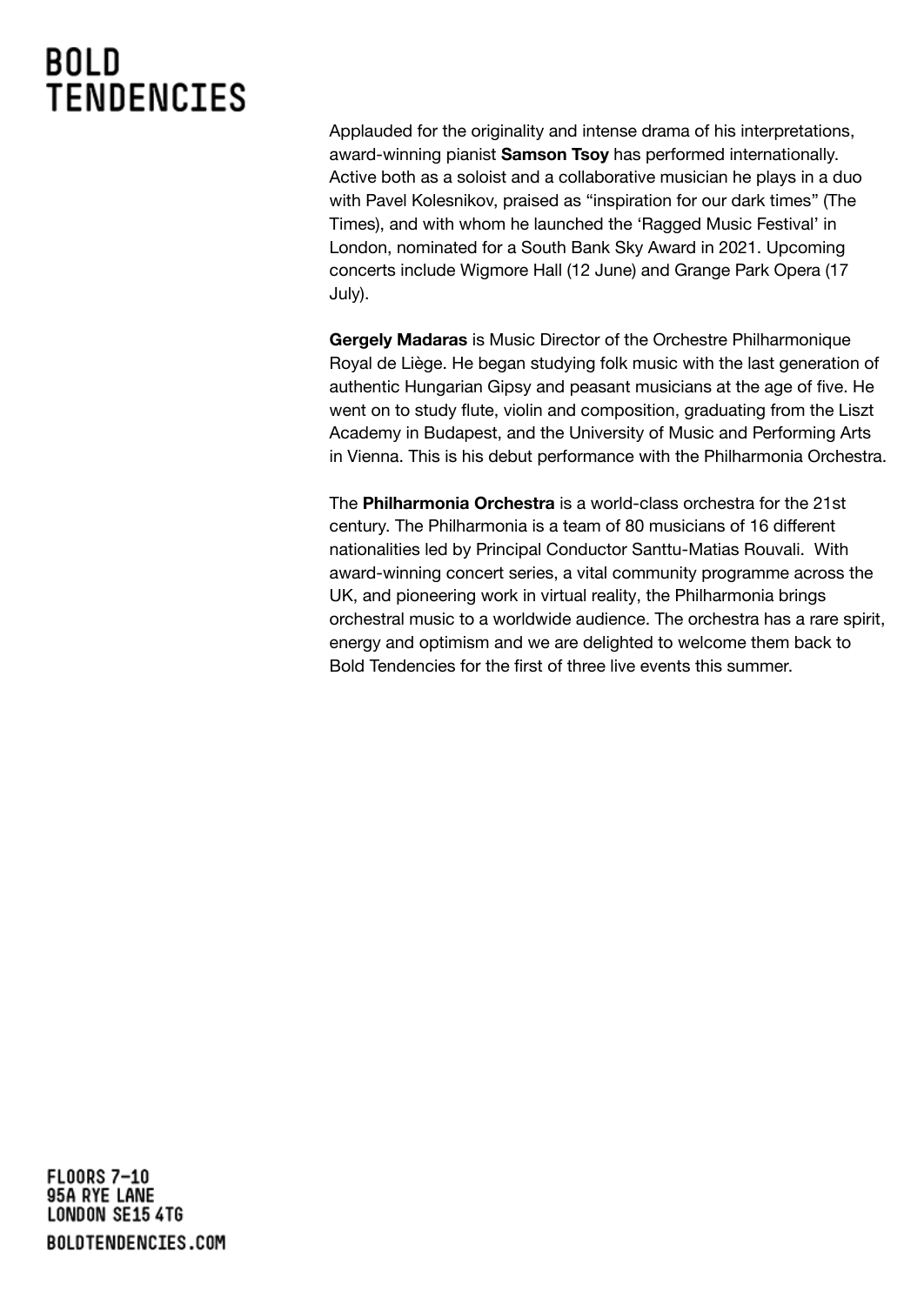#### **Scriabin Production Team**

Tom Kelly - Producer Andy Watson - Lighting Engineer Dave Parsons - Sound Design Mike Steer - Sound Design Carl Williams - Audio Engineer Ruth Shwer - Show Caller

#### **Bold Tendencies Team**

Hannah Barry - Chief Executive & Artistic Director Diana Córdoba Barrios - Managing Director Tom Kelly - Site & Production Manager Charlie Mills - Artist Liaison Toby Taylor - Visitor Services & Live Events Front of House Katrina Nzegwu - Visitor Services & Live Events Front of House Misty Ingham - Creative Learning Coordinator Akhera Williams - Creative Learning Workshop Assistant Supermodel – Graphic Design Riccardo Pillon - Special Projects Boaz Friedman - Front of House Mitzi Clarke - Back of House Assistant Fran Barker - Front of House Assistant and Invigilator Deyka Waris - Front of House Assistant and Invigilator Kaya Varma - Front of House Assistant and Invigilator

#### **Huge Thanks to Everyone who has Supported the 2022 Programme**

Southwark Council, Selfridges. Bloomberg Philanthropies, Big Issue Invest Access, Phillips, Outset Partners, Genesis Kickstart Fund, Morrisons Peckham, Vanguardia, d&b audiotechnik, J&C Joel, Steinway & Sons, Locke Hotels, CMS-CMNO, Hallett Independent Art Insurance, Think Smart Accounts, White Light and all those individuals who have generously donated.